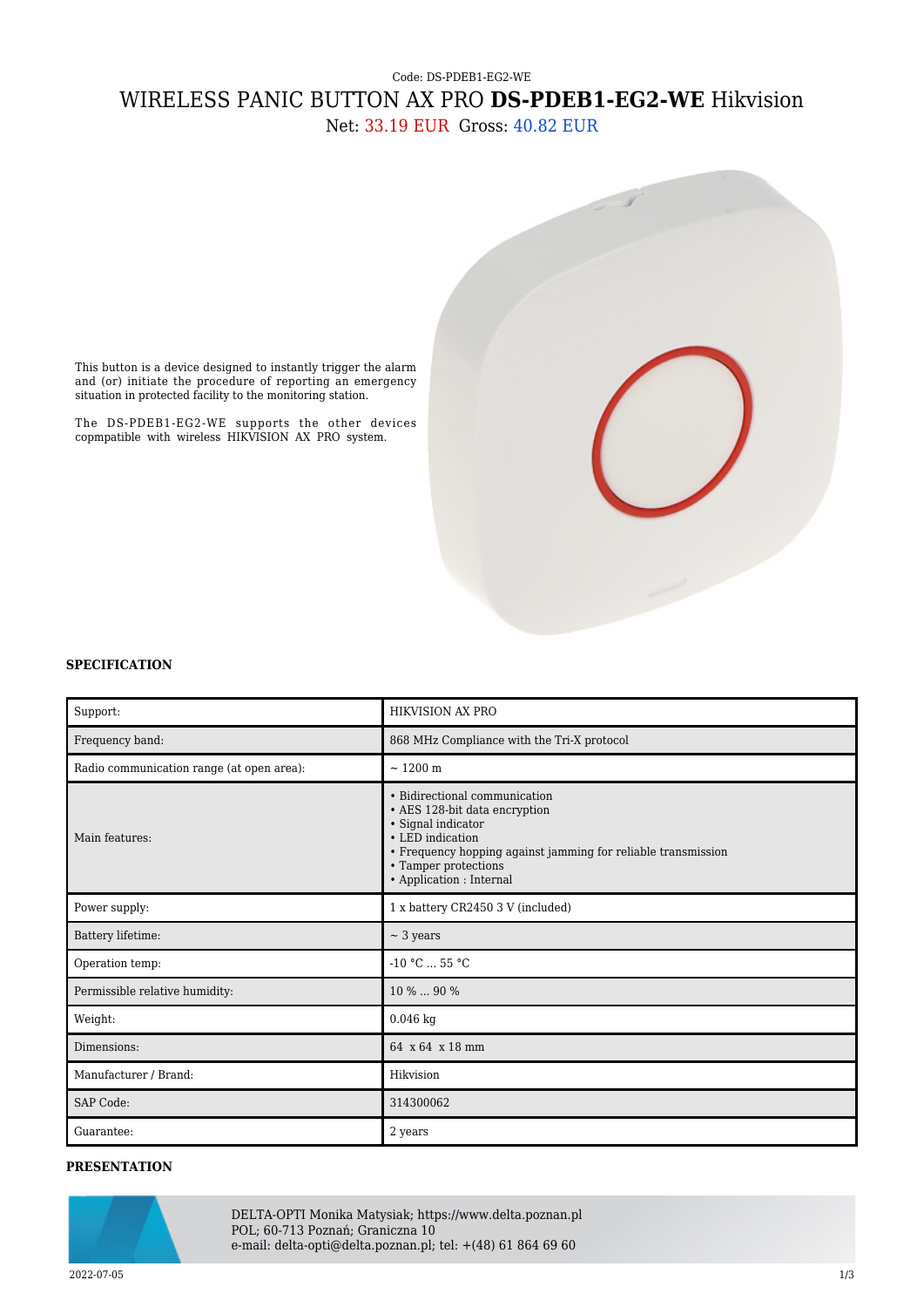## Front view:

| Rear view: |                                                                                                                                                                                                                                                                                                                                                                                                                                                                                                                                                                                                                                                                                                                                                                                                                                                                           |  |
|------------|---------------------------------------------------------------------------------------------------------------------------------------------------------------------------------------------------------------------------------------------------------------------------------------------------------------------------------------------------------------------------------------------------------------------------------------------------------------------------------------------------------------------------------------------------------------------------------------------------------------------------------------------------------------------------------------------------------------------------------------------------------------------------------------------------------------------------------------------------------------------------|--|
|            | Manufacturer: Hangshou Hikvision Digital Technology Co., Ltd.<br>Manufacturer: Hangshou Hikvision Digital Technology Co., Ltd.<br>menusacium : membrinor meviauri profile i economical<br>supporter: HIXVISION Europe B.V.<br>Integrater: HIXVISION Europe B.V. px Hooddocrp.The Netherlands<br>HIKVISION - 2 - PARTIES<br>$\begin{picture}(180,10) \put(0,0){\line(1,0){10}} \put(10,0){\line(1,0){10}} \put(10,0){\line(1,0){10}} \put(10,0){\line(1,0){10}} \put(10,0){\line(1,0){10}} \put(10,0){\line(1,0){10}} \put(10,0){\line(1,0){10}} \put(10,0){\line(1,0){10}} \put(10,0){\line(1,0){10}} \put(10,0){\line(1,0){10}} \put(10,0){\line(1,0){10}} \put(10,0){\line($<br>Manufacturer, Interlighense Warrington Digital Tradescorps (ps. 1315)<br>Manufacturer, Interlighense Warrington Digital Tradescorps (ps. 1315)<br>Martin Harpert Strip Department<br>CE |  |

Internal view of the housing:



DELTA-OPTI Monika Matysiak; https://www.delta.poznan.pl POL; 60-713 Poznań; Graniczna 10 e-mail: delta-opti@delta.poznan.pl; tel: +(48) 61 864 69 60

2022-07-05 2/3